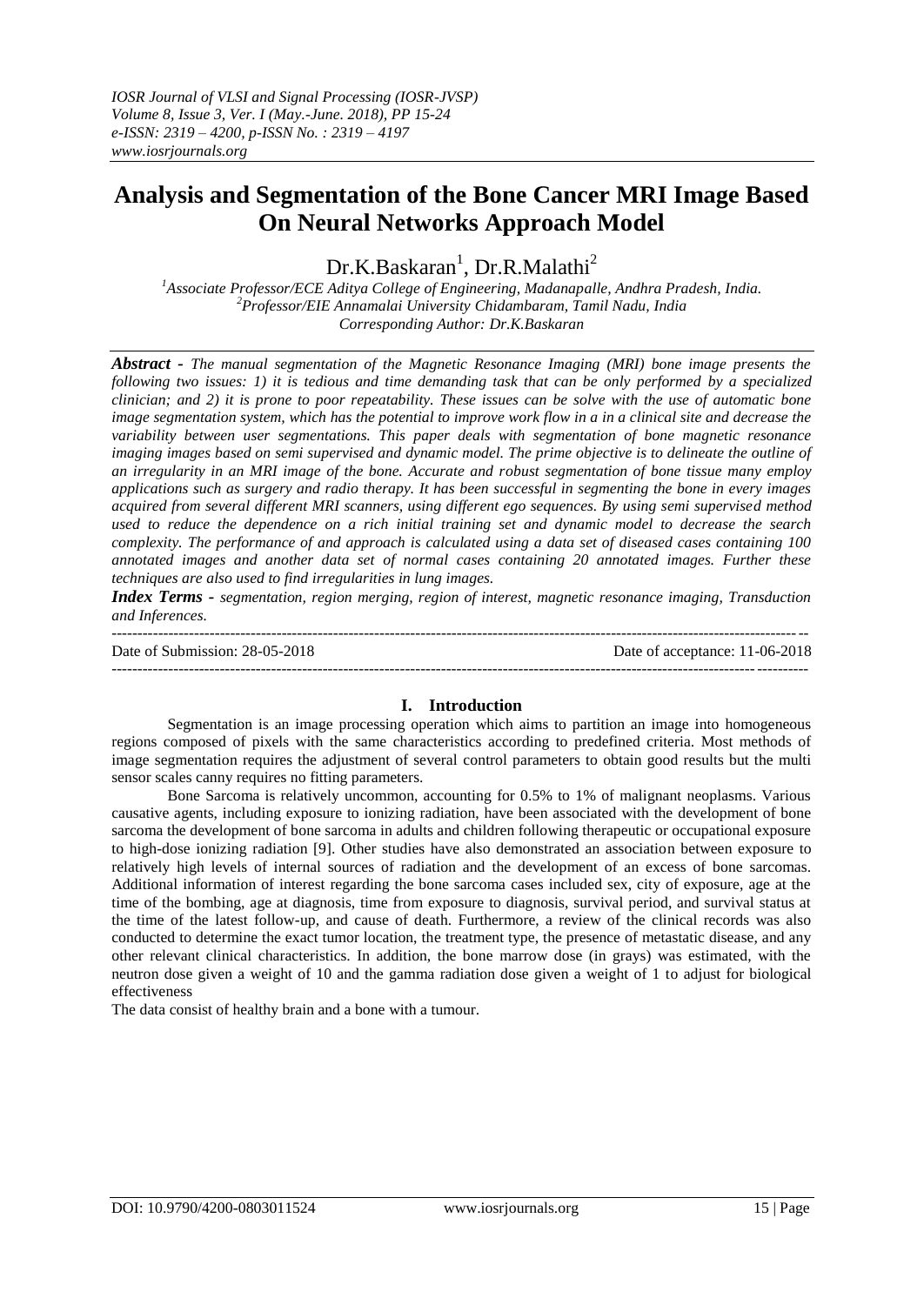

**Fig. 1.** MRI Image of the bone with tumour



**Fig. 2.** MRI image of the other parts bones from a tumour.

It provides detailed images of living tissues, and is used for both bone and body human studies. Data obtained from MR images is used for detecting tissue deformities such as cancers and injuries; MR is also used extensively in studies of brain pathology, where regions of interest (ROI's) are often examined in detail, for example in multiple sclerosis (MS) studies [16]. In order to perform good quantitative studies, ROI's within the brain must be well defined. In traditional methods, a skilled operator manually outlines the ROI's using a mouse or cursor. More recently, computer-assisted methods have been used for specific tasks such as extraction of MS lesions from MRI brain scans [14], or extraction of the cerebral ventricles in schizophrenia studies [15]. Many of these computer-assisted tasks require segmentation of the whole brain from the head, either because the whole brain *is* the ROI such as in Alzheimer's studies [18] or because automatic ROI extraction using statistical methods is made easier if the skull and scalp have been removed [13].

We describe our automatic method for segmenting the brain from the head in MR images. The key to any automatic method is that it must be robust, so that it produces reliable results on every image acquired from any MR scanner using different relaxation times, slice thicknesses and fields of view. Our method is so robust, that it successfully was able to segment the brain in every slice of 40 head images from five different MRI scanners (all 1.5-T; four from GE, one from Siemens), using several different spin-echo images with different echo times, and with two T1-weighted gradient pulse sequences. Our method works in the presence of typical radio frequency (RF) in homogeneity and it addresses the partial volume effect in a consistent reasonable manner. The method is partly two-dimensional (2-D)-based and partly three-dimensional (3-D)-based, and it works best on routine axially displayed multispectral dual-echo proton density (PD) and T2 (spin-spin relaxation time) sequences. It also works well on axial and coronal 3-D T1-weighted SPGR (Spoiled Gradient) sequences.

 However, it does *not* work fully automatically on sagittal displayed 3-D T1-weighted images where accurate localization of cortical convolutions is required, as parameter tuning is necessary to include the thin dark brain areas and keep the cerebellum attached to the rest of the brain, while simultaneously separating the brain from the back of the neck tissue and the cheeks. For such sagittal displayed images, other techniques such as those described in [1] and [24] are available.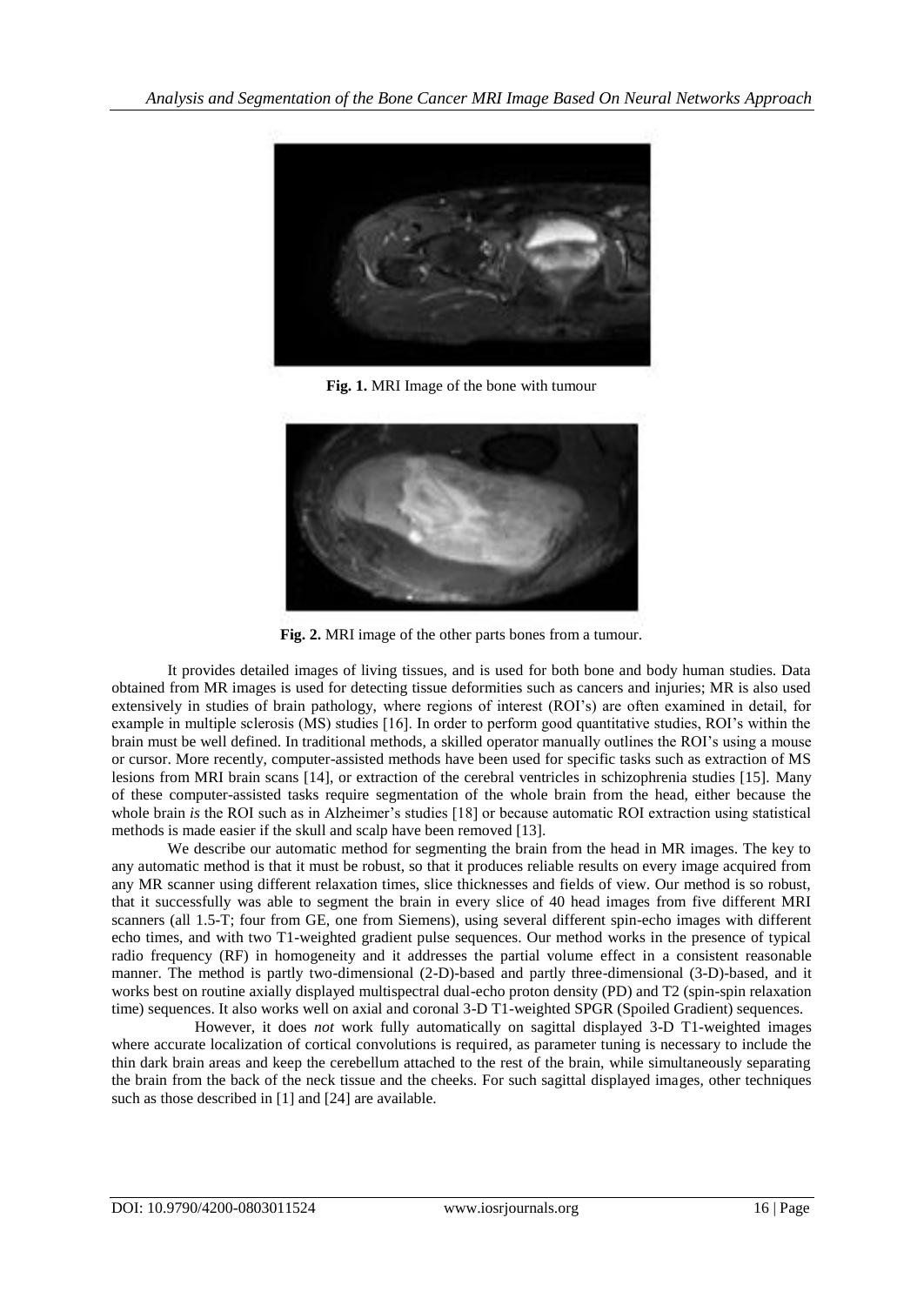## **II. Training Procedure**

For the rigid classifier, we follow the multi scale implementation in [12] and build an image scale space produced from the convolution of the Gaussian kernel with the input image , as follows: (7) where is the scale parameter, is the image coordinate, is the convolution operator, and Assuming that our multi scale implementation uses a set of image.

 $L(X,\sigma)=G(X,\sigma)^*[X]$  (1)

Where  $\sigma$  is the scale parameter is the image coordinate,  $*$  is the convolution operator, and

$$
G(X,\sigma) = \frac{1}{2\pi\sigma^2} \exp\frac{(X-\mu)}{2\sigma}
$$
 (2)

The sets of positives and negatives are formed by sampling the distribution over the training rigid parameters, which can be defined as

$$
Dist(D) = \begin{cases} u(r(\Theta)), & \text{if uniform distribution is assumed} \\ G(\mu, \sum \text{if normal distribution is assumed}) \end{cases}
$$

(3)

Classification assigns images or instances or examples to one of the predefined classes and is a determined problem encompassing in variety of applications. The classification helps to categorize images as malignant or benign based on MRI scan, detect fractures, tumors and classifying tumors based on shapes. The classifier algorithm enhances datasets performances. To build or train a classifier creates a function or data structure that determines the class attribute's missing value of the new unclassified instances [1]

Classification is a data mining machine/learning technique which predicts group class for data instances. It detects data classes aided by known classes learnt during training. This kind of learning is called supervised classification. Soit places new instances in different classes based on the quantitative data obtained from one or more measurements, qualities or features, and based on training set where predefined classes are established beforehand. But, classification where no expert is present to predict is called unsupervised classification. A model is defined where attributes set define classes. Various classifiers and algorithms exist.[2]

## **III. Semi Supervised Leering**

In this work, we examine an approach to solve classification problems that combines supervised and unsupervised learning techniques. In supervised learning, we assume we are given a set of labelled training points, and the task is to construct some function that will correctly predict the labels of future points. In unsupervised learning such as clustering, the task is to segment unlabeled training data into clusters that reflect some meaningful structure in the data. For the Semi-Supervised Learning Problem (SSLP) we assume that we are given both labelled and unlabeled points. The task is then to predict the labels of the [4] unlabeled points using all the available labelled data, as well as unlabeled data. One would expect a better generalization ability of the resulting classifier due to the better understanding of the input distribution resulting from using all the available data. The semi-supervised learning problem [6] can be used to perform transductive inference. In transduction, we are given a set of training data and a set of testing data, and the learning task is to predict the labels of the specific testing data only. Different testing data will produce different classification functions. The intuition is that transduction is a simpler problem because we are trying to construct a function that is valid only at specific points, versus in induction where the goal is to construct a function valid at all future testing points.

As a base to our semi-supervised algorithm, we use an unsupervised clustering method optimized with a genetic algorithm incorporating a measure of classification accuracy used in decision tree algorithms, the GINI index . Here we examine clustering algorithms that minimize some objective function applied to k-cluster centres. Each point is assigned to the nearest cluster centre by Euclidean distance. The goal is to choose the cluster centres that minimize some measure of cluster quality. Typically a cluster dispersion metric is used. If the mean square error, a measure of within cluster variance, is used than the problem becomes similar to the classic K-means clustering.

A common objective function in these implementations is to minimize the square error of the cluster dispersion:

$$
E = \sum_{K-1}^{K} \sum_{X \in C_K} ||X - M_J||^2 \tag{4}
$$

Where K is the number of clusters, mk is the centre of cluster Ck. This is indeed the objective function for the K-means clustering algorithms.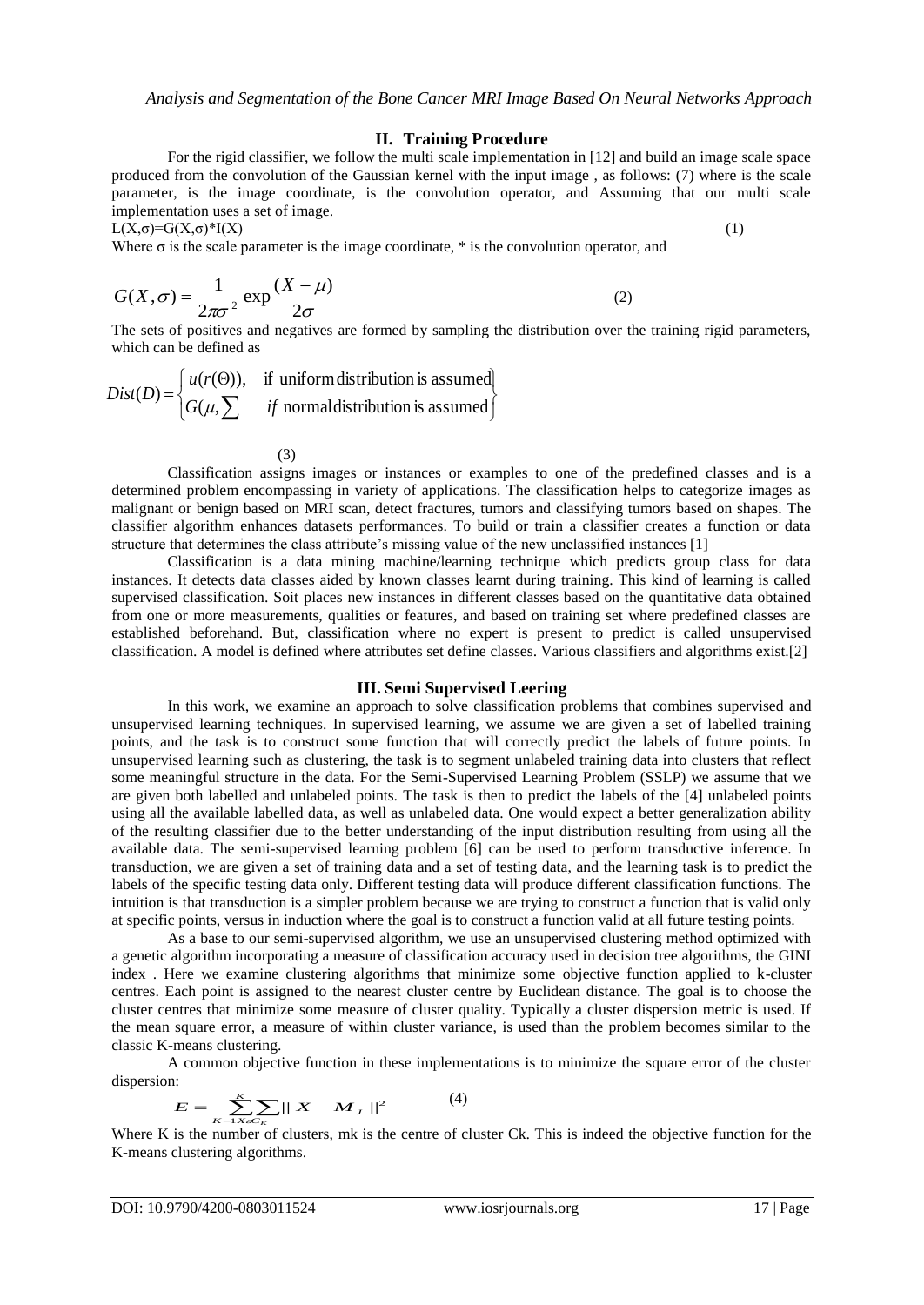# **IV. Semi Supervised Learning Algorithm**

- Within genetic algorithm:
- 1. Determine cluster centres
- 2. Partition the labelled data by distance to closest cluster centre.
- 3. Find non-empty clusters, assign a label to non-empty clusters by majority class vote within them.
- 4. Compute dispersion and impurity measures:
- Induction: Use labelled data.
- Transduction: Use labelled + unlabeled data.
- Prune clusters with few members.
- Reassign the points to final non-empty clusters

#### **FIRST DISPERSION MEASURE: MSE**

The average within cluster variance is frequently used in clustering techniques as a measure of cluster quality.

Commonly known as the mean square error (MSE), this quantity is defined as:

$$
E = \frac{1}{N} \sum_{K-1 \leq C_K}^{K} ||X - M||^2 S
$$
 (5) where N is the

number of points, K is the number of clusters, and mk is the centre of cluster Ck. The K-means algorithm minimizes the MSE objective.

If mj and mk are the centres of Cj and Ck, then and Djk = kmj − mkk2, where mj is the centre of cluster Cj consisting of Nj points.

Clustering algorithms are widely used in pattern recognition.Now the DBI is defined as:

$$
\langle E \rangle = \frac{1}{N_J} \sum_{K-1XeC_K}^{K} ||X - M_J||^2
$$
  

$$
E = ||X - M_J||^2
$$
 (7)

#### **V. Impurity Measure: Gina-Index**

The Gini index has been used extensively in the literature to determine the impurity of a certain split in decision trees. Usually, the root and intermediate nodes are partitioned to two children nodes. In this case, left and right nodes will have different Gini index values.

In this case, Gini Index of a certain cluster is computed as:

$$
R = \max_{j \neq k} R_{J,K} \tag{8}
$$

where Pji is the number of points belong to ith class in cluster j. Nj is the total number of points in cluster j. The impurity measure of a particular partitioning into K clusters is: impurity  $= PK$ 

$$
DB(K) = \frac{1}{K} \sum_{K=1}^{K} R_K \tag{9}
$$

where N is the number of points in the dataset.

#### **VI. Experimental Result**

The goals in this computational approach are to determine if combining supervised and unsupervised learning approaches techniques could lead to improved generalization, and to investigate if performing transductive inference using un-labelled data for training could lead to improvements over inductive inference [9].

 For transduction, both the cluster dispersion measure and the Gini index are based on the labelled and unlabeled data.

In transduction, the Gini index becomes:

$$
GiniP_{j} = 1.0 - \sum_{i=1}^{K} \left(\frac{P_{ji}}{Nji}\right)^{2} j \text{ in } k, 1...k
$$
 (10)

j is equal to number of labelled and unlabeled points in cluster j. The best parameter set for the problem was picked by trial and error. We use same set of GA parameters for each dataset.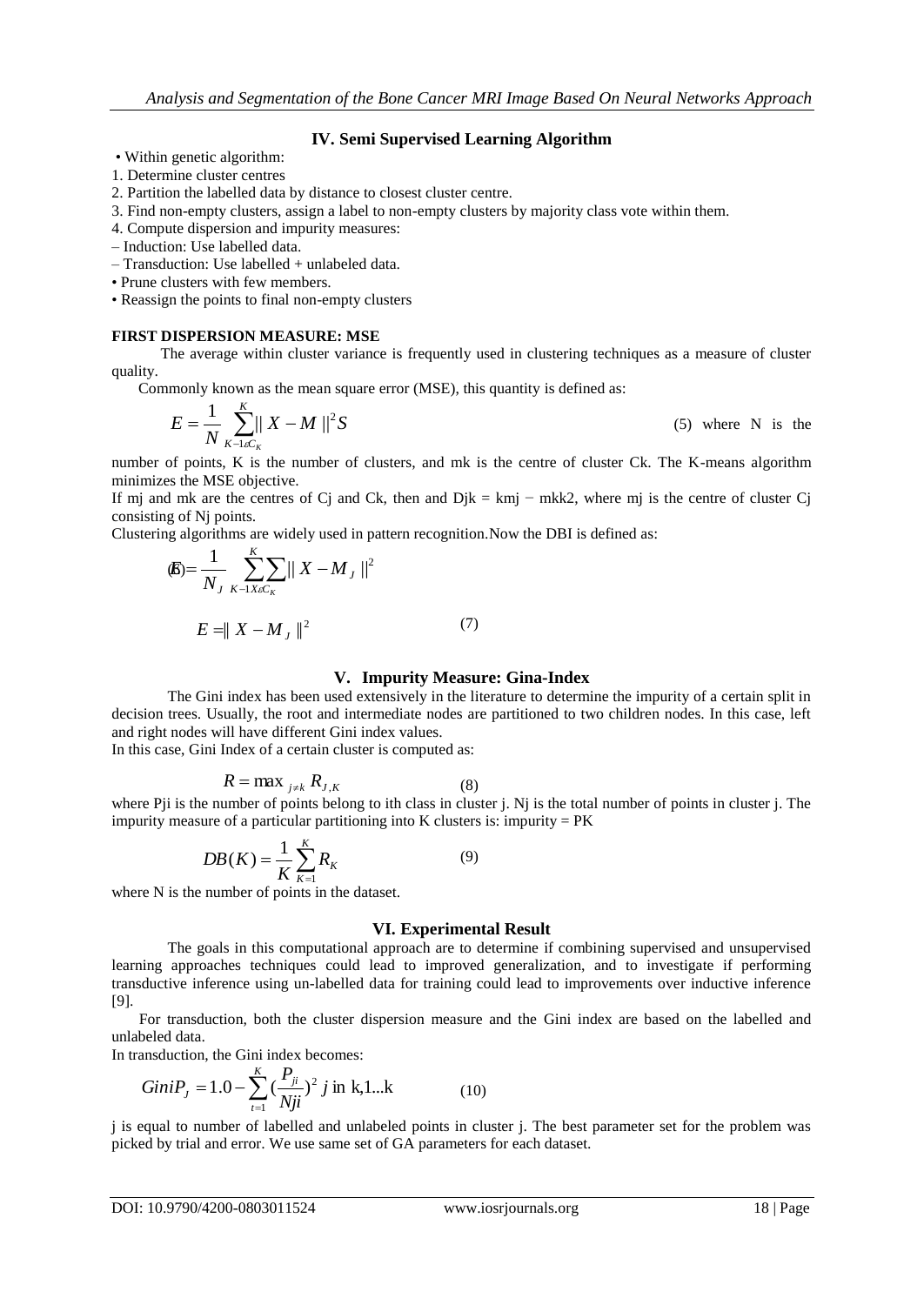# **VII. Dynamic Programming**

Boundary definition via dynamic programming can be formulated as a graph searching problem where the goal is to find the optimal path between a set of start nodes and a set of end nodes. Typical applications of the use of dynamic programming in boundary tracking problems are tracing borders of elongated objects like roads and rivers in aerial photographs and the segmentation of handwritten characters. Medical applications include the segmentation of spine boundaries and tracing vessel borders. To apply dynamic programming to find the boundary of a mass we notice that the shape of most masses is approximately circular. This circularity constraint is implemented by carrying out the calculations in polar space. For the transform we use a circular region of interest (ROI) with centre (x; y) and radius R. The center of the ROI defines the origin for the coordinate transform and should be within the suspect lesion.

# **VIII. Local Cost**

Local cost is cost assigned to each pixel in the polar image. This cost should embody a notion of a good boundary: pixels that possess many characteristics of the searched boundary are assigned low cost and vice versa. The local cost components form the following cost function:

$$
c(i, j) = w_s s(i, j) + w_d d(i, j) + w_g g(i, j)
$$
\n(11)

where s represents the edge strength, d the deviation from an expected size, and g the deviation from an expected gray level. The weights for the components are given by ws, wd and wg.

**A. Edge Strength** s(i; j) As most contours exhibit strong edges we want to assign pixels with strong edge features low cost. The edge strength for each pixel is determined by calculating the gradient magnitude in the direction normal to the contour. This corresponds with the gradient in vertical direction in the polar image [28].Then the relative edge strength is determined by normalizing the gradient values with the maximum gradient max $(y0)$ . This normalization ensures that subtle contours with low global but high local edge strength can be found as well. The normalized gradient value is inverted so high gradients produce low costs and vice versa. The gradient component function is

$$
s(i, j) = \frac{\max(y') - y'(i, j)}{\max}
$$
 (12)

where y0 is the gradient magnitude in vertical direction. For  $max(y0)$  we took the <sup>99th</sup> percentile of the gradient values measured in the ROI. By taking the 99<sup>th</sup> percentile it is prevented that one outlier, for instance a very bright micro-calculation, decreases the relative edge strength of all other pixels in the ROI.

**B. Mass size** d(i; j) Contours that enclose a mass with a size common for masses are assigned low cost value. On the other hand, very small and very large segmentations are assigned higher cost. Most masses have a radius between 5 mm and 15 mm, with a mean radius of about 9 mm [13]. The following formula was used to incorporate size information in the cost function:

$$
d(i, j) = \{ \frac{(j, \mu)^2}{(m, \mu)^2} : j \le m \tag{13}
$$

where is the mean radius of masses. A cost limit m is set to prevent that the size component of the cost function completely determines the value of the cost function for large masses. This limit is set to 15 mm. alternatively; the cost component for mass size could be obtained by estimating the size distribution of masses. The probabilities for each size could then be used to determine the cost value  $d(i; j)$ . To use this method a large representative database with benign and malignant masses of known size is needed to accurately determine the probabilities for each mass size. Currently we used the method as we do not have an independent database that we can use for this purpose.

**C. Deviation from expected gray level** g(i; j) Another characteristic of the mass boundary is the gray level. This gray level should correspond with the edge of the object. A common assumption is that this edge is located at the zero crossing of the second derivative of the edge profile. In projective images however, the real edge is located toward the darker side (background). Consequently, the gray value of the border will have a value close to the background gray level [14]. By estimating the intensity distribution of the mass and the background a preferred gray level for the contour can be determined.

$$
g = \alpha \mu_{\text{max}} + (1 - \alpha) \mu_{\text{background}}
$$

(14)

where  $\alpha$  should be smaller than 1/2 to ensure the edge is located more toward the background level. The gray level component of the cost function is defined as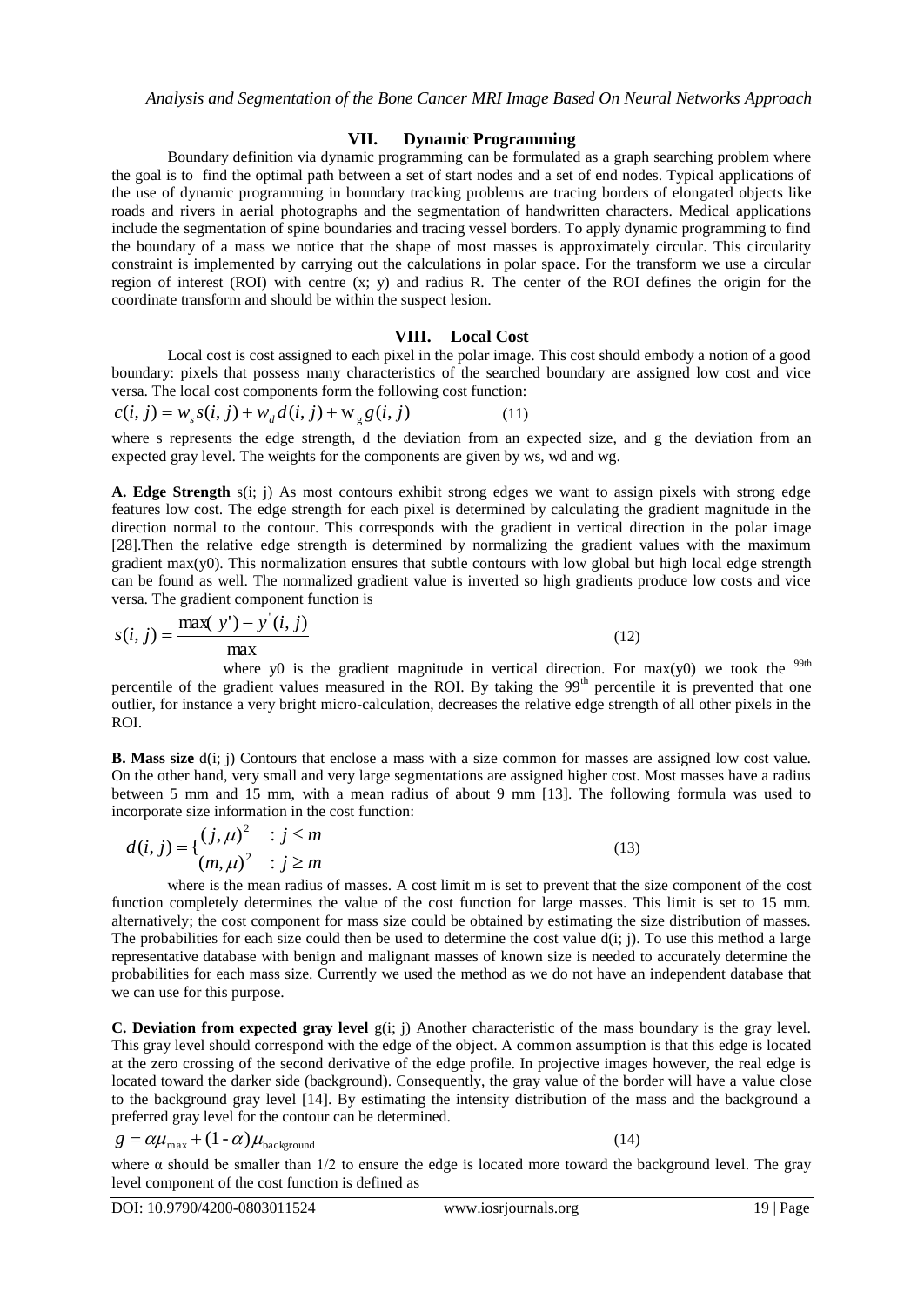$g(i, j) = sqrt(abs(G(i, j) - g)$ 

(15)

where  $G(i; j)$  is the intensity value of the pixel  $(i; j)$ .

#### **D. Dynamic programming shortest path finding algorithm**

Application of the cost function to all pixels in the polar image results in the so called cost image. This image can be seen as a graph in which the dynamic programming algorithm should 2nd the path with the lowest cost. The 1rst column in the cost image  $c(i; 0)$  represents the start nodes for the algorithm, whereas the end nodes are represented by the pixels in the last column of the image[32]. The cumulative cost of each path is stored in the cumulative cost matrix. The cumulative cost matrix is constructed in two steps. First the cumulative costs of pixels in the 1rst column are set equal to the cost of these pixels:

$$
C(i,0) = c(i,0)
$$
 (16)

where  $C(i; j)$  is the cumulative cost and  $c(i; j)$  is the cost value for pixel  $(i; j)$  in the polar image. For the other pixels the cumulative cost is calculated by a recursive step:

$$
c(i, j+1) = \min_{-m \le l \le m} ((i+1, j) + (i, j+1) + h(l) (17)
$$

The additional cost of a segment of the path for column  $\mathbf{j}$  to  $\mathbf{j}+1$  depends on the cost value of pixel (i; j) and the direction l. The cost of the direction is set according to a function h(l) which we use to control smoothness. h(l) is set to zero for directions outside the interval . The final contour is found by selecting those pixels that linked together from the boundary with the lowest cost. The endpoint C (i;j) of the contour is the pixel in the last column of the cumulative cost matrix with the lowest cost.

## **IX. Training and Testing Data Set**

A NN model must be trained with representative data before use. Two training types are supervised and unsupervised. The idea behind training is to pick up set of weights (often randomly), apply inputs to NN and check output with assigned weights. The computed result is then compared to actual value. The difference updates weights of each layer using a generalized delta rule. This training algorithm is called back propagation. NN is considered trained when after many training epochs, error between actual output and computed output is less than a specified value, The NN when trained processes new data, classifying them according to required knowledge.

When using supervised training it is important to address the listed below practical issues [25] when using supervised training.

**Over training**: This is a serious issue where NN reduces error so that it simply memorizes data set used in training. Then it is impossible to categorize new data set and generalization becomes impossible.

**Validation set:** Dataset validation is done to prevent over-training. The training precedes straining error decreases and the result of validation set application improves.

**Test data**: a separate dataset to test trained NN to determine whether it has generalized training data set accurately.

**Data preparation:** used to scale data before training and improve training process.

A network structure is defined with fixed inputs, hidden nodes and outputs. Second, an algorithm realizes the learning process. But a fixed structure lacks optimal performance in a training period. A small network may not ensure performance due to limited information processing Power. On the other hand a large network may have redundant connections. Cost implementation for a large network is high. Constructive and destructive algorithms are used to obtain network structure automatically. In terms of running time, using a non optimized MATLAB Implementation the full search takes around 20 s to run and gradient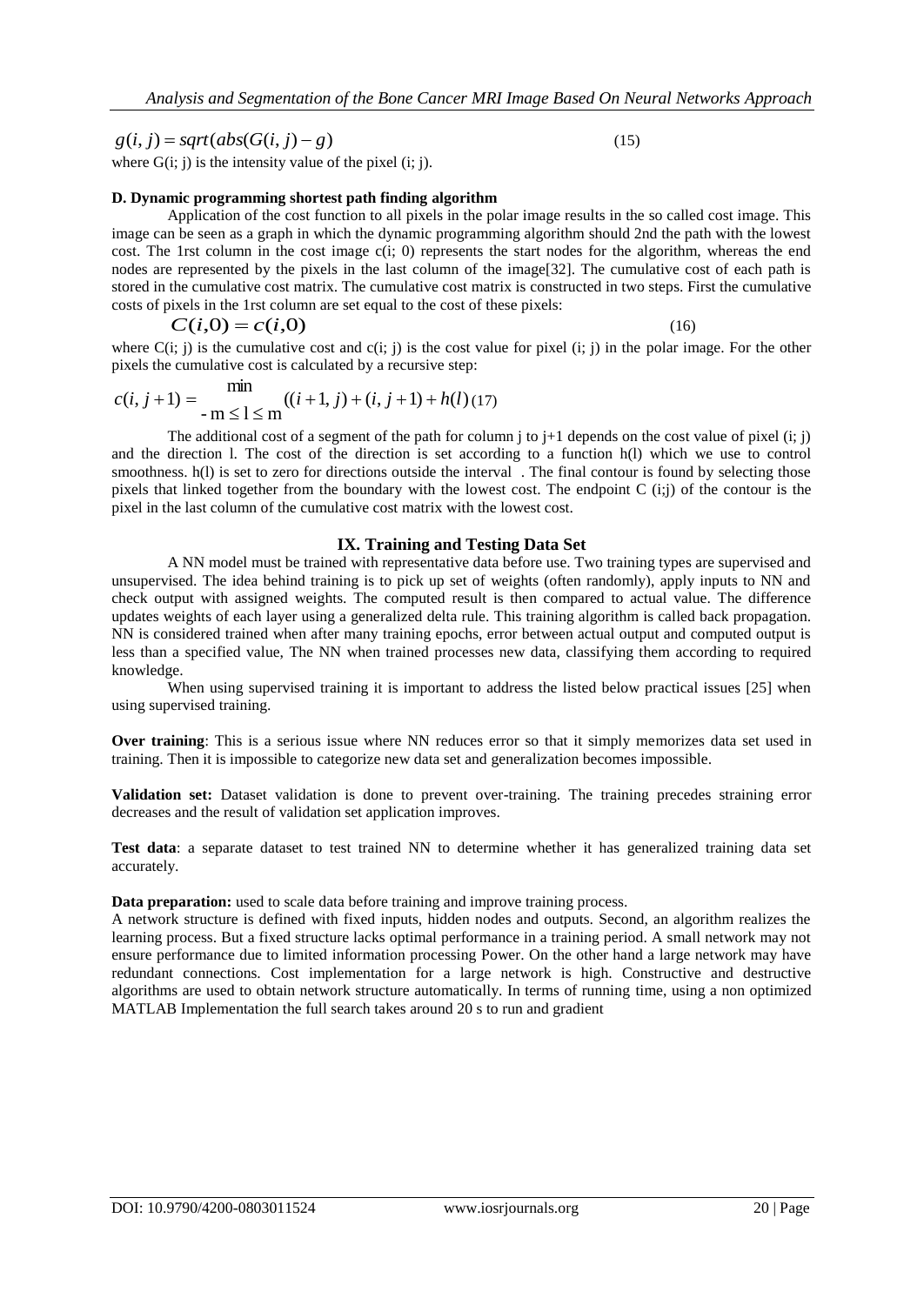

**Fig. 3.** Segmented Image Region by semi supervised method.



Fig. 4. Scatter plot of two training sequences.ROC curve of train image on sequences  $T_1$ , A and  $T_2$ , B.



**Fig. 5** Contour Plot of Segmented Image.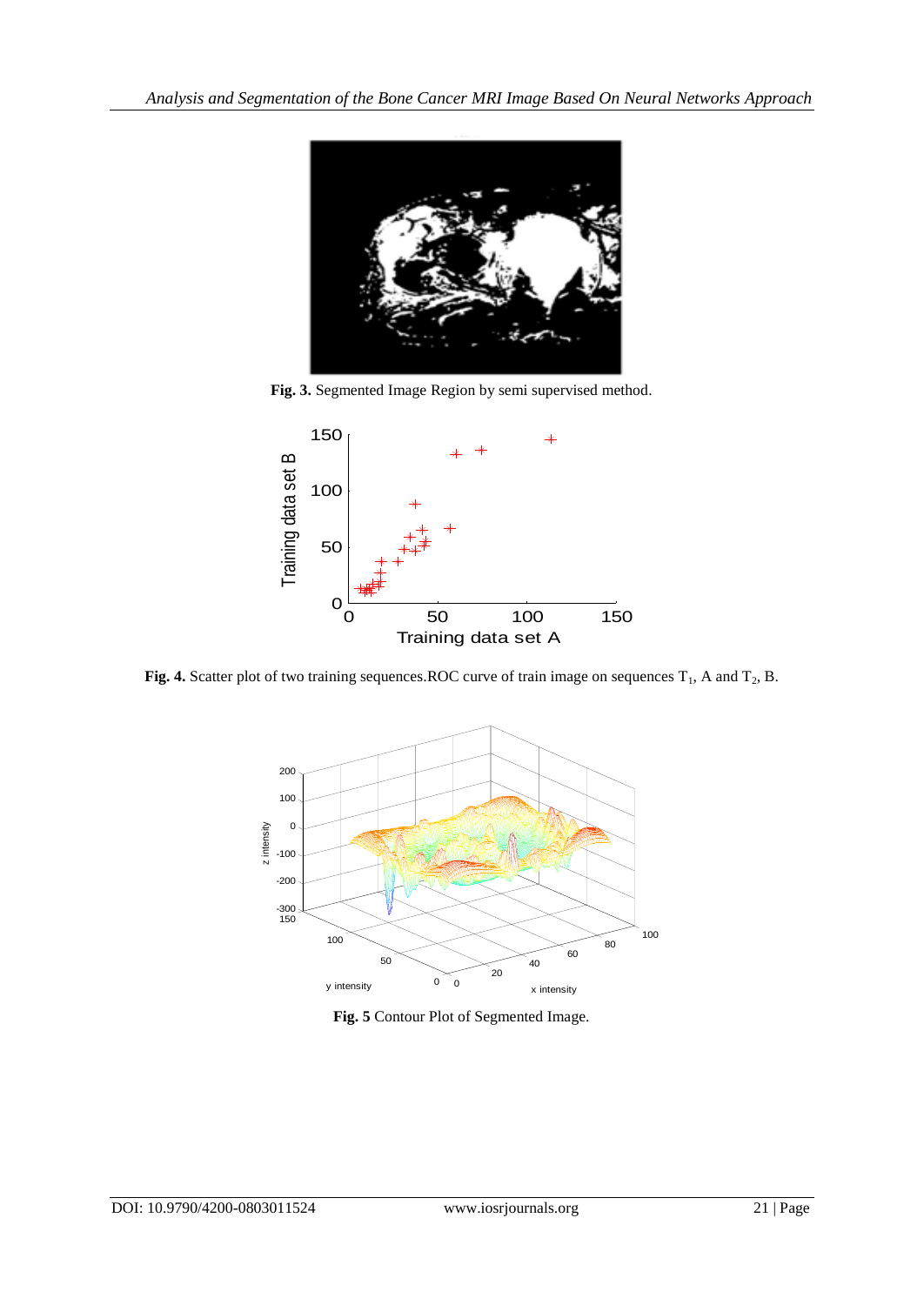

**Fig. 6** Normal values not affected Bone Cancer



Fig. 6 Abnormal values affected the Bone Cancer



Fig.7 Compare the Peak signal for Normal and Abnormal



Fig.8 Compare the Area signal for Normal and Abnormal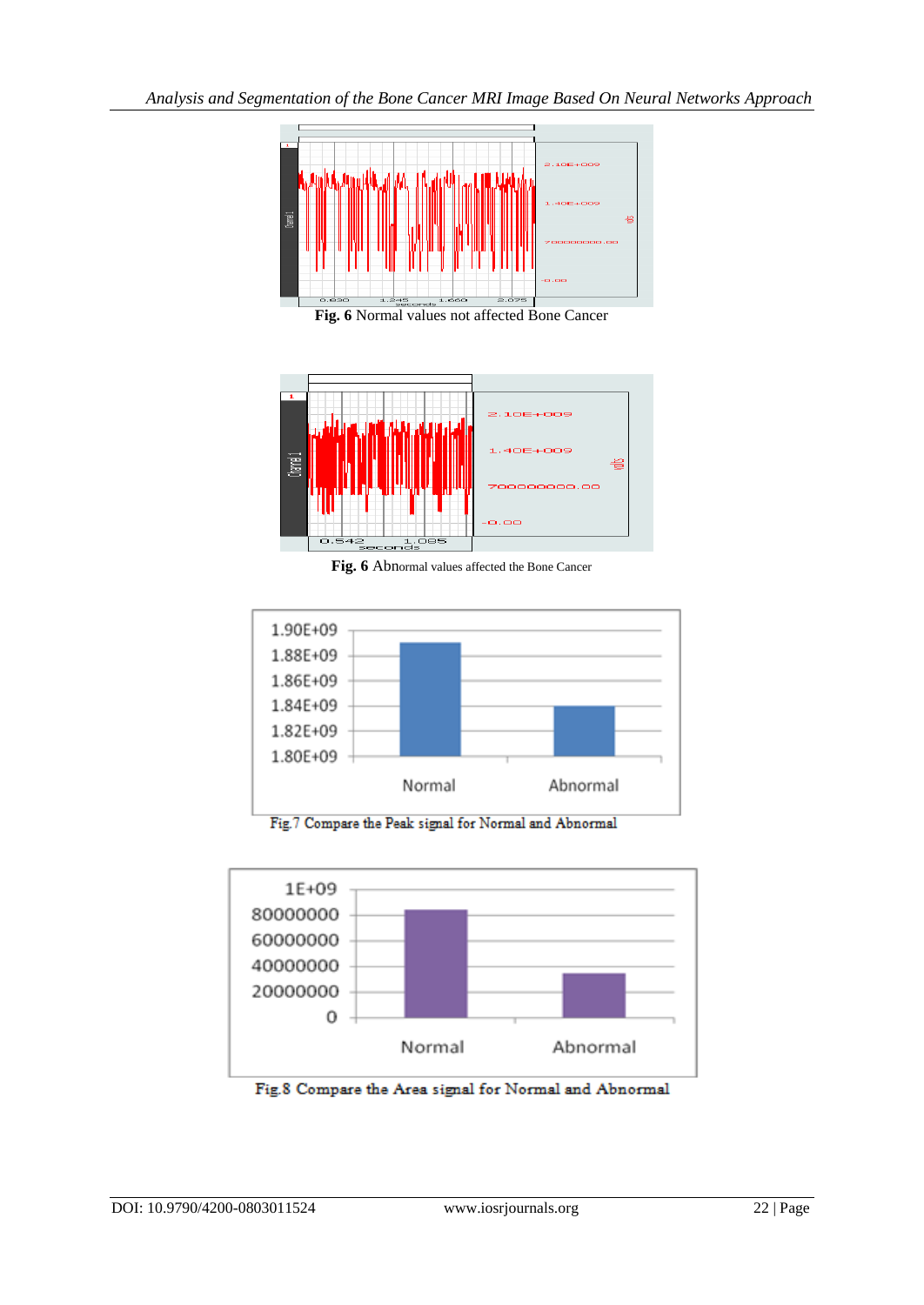

Fig.9 Compare the frequency for Normal and Abnormal

| Techniques Used                   | NN Model with Semi |
|-----------------------------------|--------------------|
| <b>Parameters</b>                 | supervised         |
| Classification of Peak Normal     | 1.89E+09           |
| Classification of Peak Abnormal   | 1.84E+09           |
| Classification of Area Normal     | 8.4E+08            |
| Classification of Area Abnormal   | 3.47E+08           |
| F(Frequency) measure for Normal   | 0.602              |
| F(Frequency) measure for Abnormal | 1.724              |

## **X. Conclusion and Future Work**

A novel method for semi-supervised learning that combines supervised and un-supervised learning techniques has been introduced in this paper. The basic idea is to take an unsupervised clustering method, label each cluster with class membership, and simultaneously optimize the misclassification error of the resulting clusters. The intuition behind the approach is that the unsupervised component of objective acts likes a form of regularization or capacity control during supervised learning to avoid over fitting. The objective function is a linear combination of a measure of cluster dispersion and a measure of cluster impurity. The method can exploit any available unlabeled data during training since the cluster dispersion measure does not require class labels. This allows the approach to be used for transductive inference, the process of constructing a classifier using both the labelled training data and the unlabeled testing data. Experimental results also show that using DBI for cluster dispersion instead of MSE helps transductive inference. This is due to the compact and well separated clusters found by minimizing DBI. DBI finds solution using much fewer clusters than MSE with much greater accuracy. Dynamic programming algorithm is used to find the shortest distance pixel for segmenting the image. We also plan to work on a shape model that is less dependent on the training set, similar to the DBN used for the appearance model. Moreover, we plan to apply this approach to other anatomies and other medical imaging techniques.

#### **References**

- [1]. Bhatia, M., and Gharge, S**.** (2015), "Segmentation of brain MR image using fuzzy local Gaussian mixture model," In IEEE Electrical Insulation Conference (EIC), pp. 1-5.
- [2]. Frighetto-Pereira, L., Metzner, G.A., Azevedo-Marques, P.M., Nogueira-Barbosa, M.H., Oloumi, F., and Rangayyan, R.M. (2016), "Recognition of vertebral compression fractures in magnetic resonance images using statistics of height and width," In IEEE International Symposium on Medical Measurements and Applications (MeMeA), pp. 1-5.

[3]. T. Arden and J. Poon, WiT User's Guide. Logical Vision Ltd., Burnaby, Canada, Oct. 1993, Version 4.1.

[4]. M. S. Atkins and B. Mackiewich, "Automatic segmentation of the brain in MRI," in Proc. Visualization in Biomedical Computing'96,Sept. 1996, vol. 1131, pp. 210–216.

<sup>[5].</sup> M. S. Atkins, T. Zuk, B. Johnston, and T. Arden, "Role of visual languages in developing image analysis algorithms," in Proc. IEEE Conf. Visual Languages, St. Louis, MO, Oct. 1994, pp. 262–269.

<sup>[6].</sup> C. I. Attwood, G. D. Sullivan, and K. D. Baker, "Recognizing cortical sulci and gyri in MR images," in Proc. British Machine Vision Conf., P. Mowforth, Ed., 1991.

<sup>[7].</sup> J. C. Bezdek, L. O. Hall, and L. P. Clarke, "Review of MR image segmentation techniques using pattern recognition," Med. Phys., vol. 20, no. 4, pp. 1033–1048, 1993.